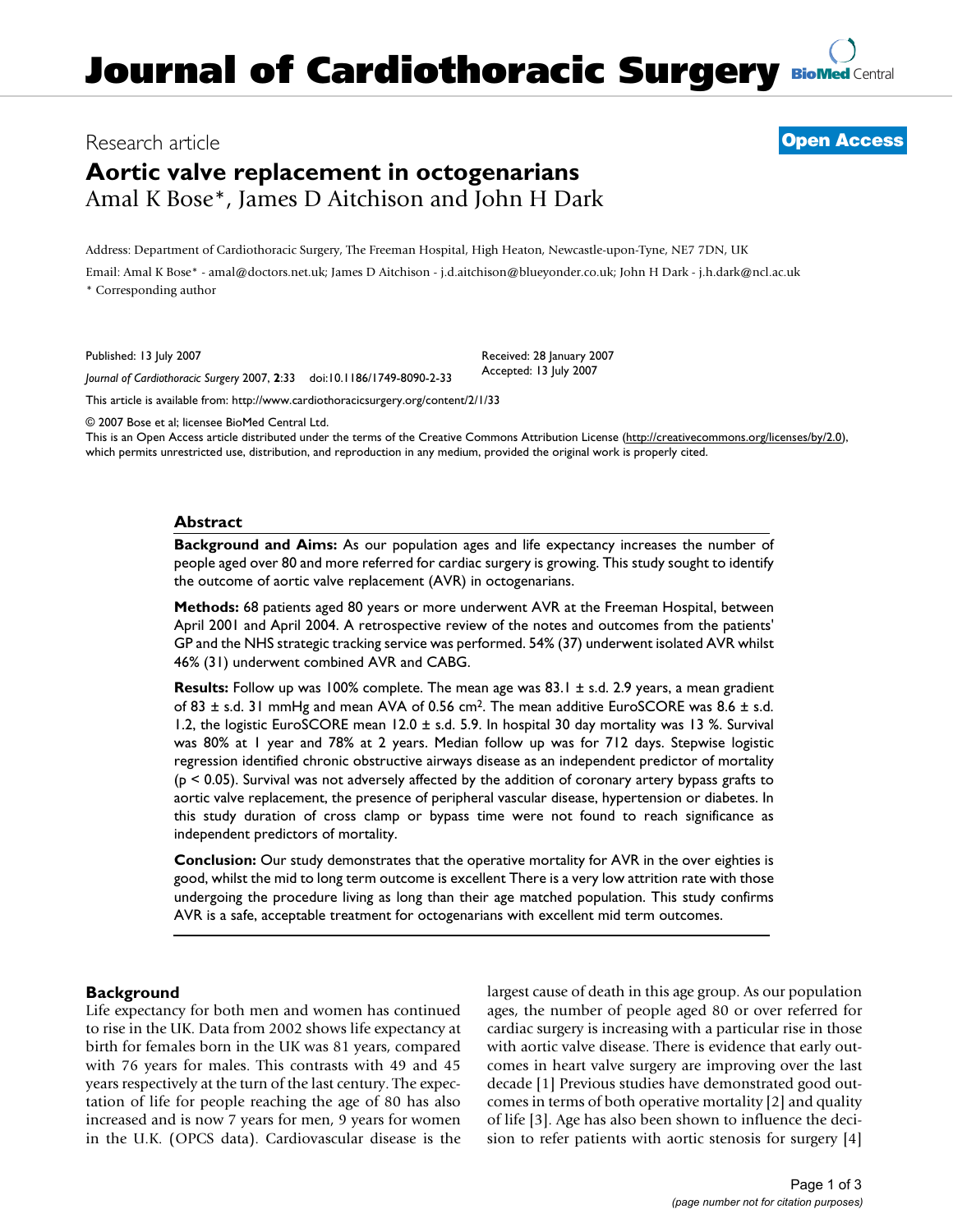**Survival Function** 

with adverse outcomes [5]. This study sought to identify the medium term outcome of aortic valve replacement in octogenarians in a more recent setting.

## **Methods**

Between April 2001 and April 2004 all patients aged 80 years or more who underwent aortic valve replacement (AVR) or AVR and coronary artery bypass grafts at a single tertiary referral hospital in Northern England (Freeman Hospital) were identified. The notes were retrospectively reviewed. The patients' general practices were contacted to obtain follow up data, together with the hospital PATS database and the NHS strategic tracking service. Patients undergoing double valve replacement were excluded.

#### **Results**

Sixty eight patients were identified. Data collection and follow up were 100% complete. The mean age was 83.2  $\pm$ s.d. 2.9 years, a mean gradient of  $83 \pm$  s.d. 31 mmHg and mean AVA of  $0.56 \pm$  s.d. 0.24 cm<sup>2</sup>. Fifty four percent (37) underwent isolated AVR whilst 46% underwent combined AVR and CABG. (Table 1) All the patients had bioprostheses implanted. Two patients received stentless valves. All but one patient underwent first time valve replacement. One patient required root enlargement to accommodate a size 19 prosthesis.

The mean additive EuroSCORE was  $8.6 \pm s.d.$  1.2, the mean logistic EuroSCORE was  $12.0 \pm$  s.d. 5.9, the mean Parsonnet score was  $30.4 \pm s.d.$  4.3. In hospital 7 day and 30 day mortality were 4.4% and 13% respectively. Isolated AVR mortality was 10% at 30 days. Two patients (3%) were affected by a CVA or TIA. Atrial fibrillation occurred in 18 (26%), whilst seven patients required renal replacement therapy as a new intervention postoperatively in the form of continuous veno-venous haemofiltration. Mean hospital stay was  $15 \pm$  s.d. 12 and median 11 days (range 5 to 60 days). See table 2.

Survival was 80% at 1 year and 78% at 2 years, see Figure 1. Median follow up was for 712 days. Stepwise logistic regression identified COAD as an independent predictor of mortality (p < 0.05). Survival was not adversely affected by the addition of coronary artery bypass grafts to aortic valve replacement, the presence of peripheral vascular disease, hypertension or diabetes. In this study, duration of cross clamp or bypass time were not found to reach significance as independent predictors of mortality.

## **Comment**

The current demographic trend throughout the developed world is for an ageing population with improved life expectancy. Data from the Society of Cardiothoracic Surgeons of Great Britain and Ireland national audit 2003 shows the average age of patients in the UK undergoing



Figure 1 Survival curve for octogenarian aortic valve replacement.

#### **Table 1: Demographics, symptoms, risk factors**

| Variable (unit)          | n (percentage) |
|--------------------------|----------------|
| Male                     | 38 (58%)       |
| Mean Age ± s.d. (years)  | $83.2 \pm 2.9$ |
| NYHA I                   | 7(11%)         |
| Ш                        | 13(21%)        |
| Ш                        | 29 (46%)       |
| IV                       | 14 (22%)       |
| CCS <sub>0</sub>         | 26 (42%)       |
| ı                        | 8(13%)         |
| Ш                        | 11(18%)        |
| Ш                        | 14 (23%)       |
| IV                       | 3(5%)          |
| Impaired LV              | 11(18%)        |
| <b>NIDDM</b>             | 3(4%)          |
| Hypertension             | 29 (43%)       |
| Renal Impairment/Failure | 6(9%)          |
| COPD                     | 12(18%)        |
| PVD                      | 5(8%)          |
| Emergent/Urgent          | 18 (26%)       |
|                          |                |

CCS – Canadian Cardiovascular Society

COPD – Chronic obstructive pulmonary disease

NYHA – New York Heart Association

LV – Left ventricle

NIDDM – Non insulin dependent diabetes mellitus

PVD – Peripheral vascular disease